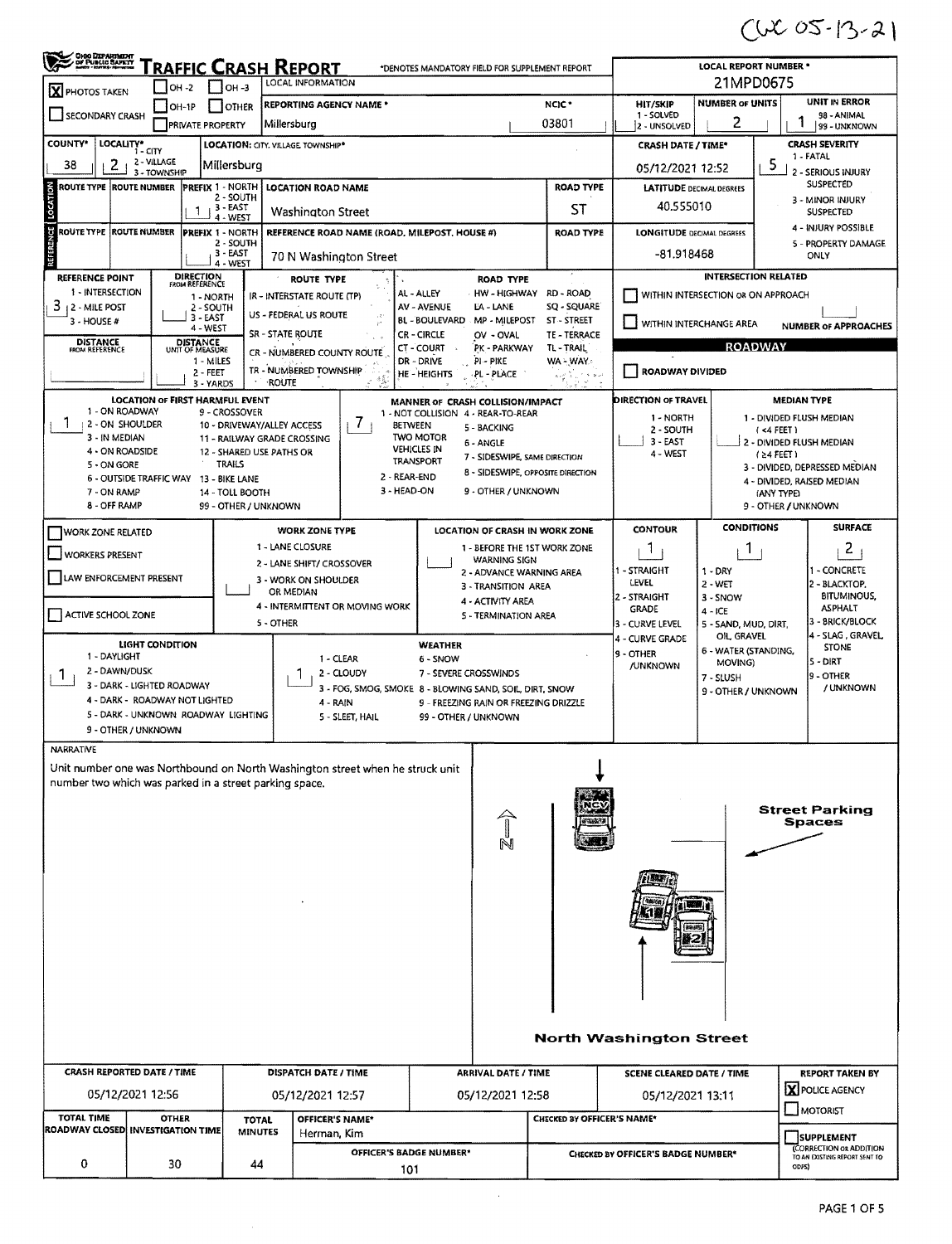|                                                                                                                           |                                                                    |                                                                 | <b>LOCAL REPORT NUMBER</b> |                                                                         |                                            |                                             |                                                            |                                     |                                                                    |  |  |  |  |  |
|---------------------------------------------------------------------------------------------------------------------------|--------------------------------------------------------------------|-----------------------------------------------------------------|----------------------------|-------------------------------------------------------------------------|--------------------------------------------|---------------------------------------------|------------------------------------------------------------|-------------------------------------|--------------------------------------------------------------------|--|--|--|--|--|
|                                                                                                                           | <b>ORO DEPARTMENT</b><br>OF PUBLIC BAFETT                          |                                                                 | 21MPD0675                  |                                                                         |                                            |                                             |                                                            |                                     |                                                                    |  |  |  |  |  |
| UNIT#                                                                                                                     | OWNER NAME: LAST, FIRST, MIDDLE (C) SAME AS DRIVERY                |                                                                 |                            |                                                                         |                                            |                                             | OWNER PHONE:INCLUDE AREA CODE (L) SAME AS DRIVER!          | DAMAGE                              |                                                                    |  |  |  |  |  |
|                                                                                                                           | SHROCK, DAVID, J                                                   |                                                                 |                            |                                                                         |                                            | 330-231-6426                                |                                                            | <b>DAMAGE SCALE</b>                 |                                                                    |  |  |  |  |  |
|                                                                                                                           | OWNER ADDRESS: STREET, CITY, STATE, ZIP ( C) SAME AS DRIVERY       |                                                                 |                            |                                                                         |                                            |                                             |                                                            | 1 - NONE                            | 3 - FUNCTIONAL DAMAGE                                              |  |  |  |  |  |
|                                                                                                                           | 197 LEDGES DRIVE, MILLERSBURG, OH, 44654                           |                                                                 |                            |                                                                         |                                            |                                             |                                                            | 2 - MINOR DAMAGE                    | 4 - DISABLING DAMAGE<br>9 - UNKNOWN                                |  |  |  |  |  |
|                                                                                                                           | <b>COMMERCIAL CARRIER: NAME, ADDRESS, CITY, STATE, ZIP</b>         |                                                                 |                            |                                                                         |                                            |                                             | COMMERCIAL CARRIER PHONE: INCLUDE AREA CODE                | DAMAGED AREA(S)                     |                                                                    |  |  |  |  |  |
|                                                                                                                           |                                                                    |                                                                 |                            |                                                                         |                                            |                                             |                                                            | <b>INDICATE ALL THAT APPLY</b>      |                                                                    |  |  |  |  |  |
|                                                                                                                           | LP STATE LICENSE PLATE #                                           |                                                                 |                            | <b>VEHICLE IDENTIFICATION #</b>                                         |                                            | <b>VEHICLE YEAR</b>                         | <b>VEHICLE MAKE</b><br>FORD                                |                                     |                                                                    |  |  |  |  |  |
| OH<br><b>INSURANCE</b>                                                                                                    | RT21<br><b>INSURANCE COMPANY</b>                                   |                                                                 |                            | 1FMSK8DH9LGA00717<br><b>INSURANCE POLICY #</b>                          |                                            | 2020<br><b>COLOR</b>                        | <b>VEHICLE MODEL</b>                                       |                                     |                                                                    |  |  |  |  |  |
| <b>X</b> VERIFIED                                                                                                         | WESTFIELD                                                          |                                                                 |                            | WNP 7174705                                                             |                                            | WHI                                         | <b>EXPLORER</b>                                            |                                     |                                                                    |  |  |  |  |  |
|                                                                                                                           | <b>TYPE OF USE</b>                                                 |                                                                 |                            | US DOT#                                                                 |                                            | <b>TOWED BY: COMPANY NAME</b>               |                                                            |                                     |                                                                    |  |  |  |  |  |
| COMMERCIAL                                                                                                                | GOVERNMENT                                                         | IN EMERGENCY<br>RESPONSE                                        |                            | VEHICLE WEIGHT GVWR/GCWR                                                |                                            | <b>HAZARDOUS MATERIAL</b>                   |                                                            |                                     |                                                                    |  |  |  |  |  |
| <b>INTERLOCK</b><br>DEVICE                                                                                                | <b>HIT/SKIP UNIT</b>                                               | # OCCUPANTS                                                     |                            | $1 - s10K$ LBS.                                                         |                                            | <b>IMATERIAL</b><br>CLASS #<br>RELEASED     | PLACARD ID#                                                |                                     |                                                                    |  |  |  |  |  |
| <b>EQUIPPED</b>                                                                                                           |                                                                    |                                                                 |                            | 2 - 10,001 - 26K LBS.<br>3 - > 26K LBS.                                 |                                            | PLACARD                                     |                                                            |                                     |                                                                    |  |  |  |  |  |
| 12 - GOLF CART<br>23 - PEDESTRIAN/SKATER<br>1 - PASSENGER CAR<br>18 - LIMO (LIVERY VEHICLE)<br>6 - VAN (9-1S SEATS)<br>12 |                                                                    |                                                                 |                            |                                                                         |                                            |                                             |                                                            |                                     |                                                                    |  |  |  |  |  |
|                                                                                                                           | 2 - PASSENGER VAN<br><b>MINIVANI</b>                               | 7 - MOTORCYCLE 2-WHEELED<br>8 - MOTORCYCLE 3-WHEELED            |                            | 13 - SNOWMOBILE<br>14 - SINGLE UNIT                                     |                                            | 19 - BUS (16+ PASSENGERS)                   | 24 - WHEELCHAIR (ANY TYPE)<br>25 - OTHER NON-MOTORIST      |                                     |                                                                    |  |  |  |  |  |
|                                                                                                                           | UNIT TYPE 3 - SPORT UTILITY<br>VEHICLE                             | 9 - AUTOCYCLE                                                   |                            | <b>TRUCK</b>                                                            | 20 - OTHER VEHICLE<br>21 - HEAVY EQUIPMENT |                                             | 26 - BICYCLE                                               |                                     |                                                                    |  |  |  |  |  |
|                                                                                                                           | 4 - PICK UP                                                        | 10 - MOPED OR MOTORIZED<br><b>BICYCLE</b>                       |                            | 15 - SEMI-TRACTOR<br>16 - FARM EQUIPMENT                                |                                            | 22 - ANIMAL WITH RIDER OR                   | 27 - TRAIN                                                 |                                     |                                                                    |  |  |  |  |  |
|                                                                                                                           | S - CARGO VAN<br>(ATV/UTV)                                         | 11 - ALL TERRAIN VEHICLE                                        |                            | 17 - MOTORHOME                                                          |                                            | ANIMAL-DRAWN VEHICLE                        | 99 - UNKNOWN OR HIT/SKIP                                   |                                     |                                                                    |  |  |  |  |  |
|                                                                                                                           | # OF TRAILING UNITS                                                |                                                                 |                            |                                                                         |                                            |                                             |                                                            | 12                                  | 17                                                                 |  |  |  |  |  |
| VEHICLE                                                                                                                   | WAS VEHICLE OPERATING IN AUTONOMOUS                                |                                                                 |                            | 0 - NO AUTOMATION                                                       |                                            | 3 - CONDITIONAL AUTOMATION 9 - UNKNOWN      |                                                            |                                     |                                                                    |  |  |  |  |  |
|                                                                                                                           | MODE WHEN CRASH OCCURRED?                                          |                                                                 | 0                          | 1 - DRIVER ASSISTANCE                                                   |                                            | 4 - HIGH AUTOMATION                         |                                                            |                                     |                                                                    |  |  |  |  |  |
| 2                                                                                                                         | 1-YES 2-NO 9-OTHER/UNKNOWN                                         |                                                                 | MODE LEVEL                 | AUTONOMOUS 2 - PARTIAL AUTOMATION 5 - FULL AUTOMATION                   |                                            |                                             |                                                            |                                     |                                                                    |  |  |  |  |  |
|                                                                                                                           | 1 - NONE                                                           | 6 - BUS - CHARTER/TOUR                                          |                            | <b>11 FIRE</b>                                                          | <b>16 - FARM</b>                           |                                             | 21 - MAIL CARRIER                                          |                                     |                                                                    |  |  |  |  |  |
|                                                                                                                           | $2 - TAXI$                                                         | 7 - 8US - INTERCITY                                             |                            | 12 - MILITARY                                                           |                                            | 17 - MOWING                                 | 99 - OTHER / UNKNOWN                                       |                                     |                                                                    |  |  |  |  |  |
| <b>SPECIAL</b>                                                                                                            | 3 - ELECTRONIC RIDE<br><b>SHARING</b>                              | <b>B-BUS-SHUTTLE</b><br>9 - BUS - OTHER                         |                            | 13 - POLICE<br>14 - PUBLIC UTILITY                                      | 19 - TOWING                                | 18 - SNOW REMOVAL                           |                                                            |                                     |                                                                    |  |  |  |  |  |
|                                                                                                                           | FUNCTION 4 - SCHOOL TRANSPORT<br>S - BUS - TRANSIT/COMMUTER        | 10 - AMBULANCE                                                  |                            | 15 - CONSTRUCTION EQUIP.                                                |                                            | 20 - SAFETY SERVICE                         |                                                            |                                     |                                                                    |  |  |  |  |  |
|                                                                                                                           |                                                                    |                                                                 |                            |                                                                         |                                            | PATROL                                      |                                                            |                                     | 12                                                                 |  |  |  |  |  |
|                                                                                                                           | 1 - NO CARGO BODY TYPE<br>/ NOT APPLICABLE                         | 4 - LOGGING<br>S - INTERMODAL                                   |                            | 7 - GRAIN/CHIPS/GRAVEL<br>8 - POLE                                      | 11 - DUMP                                  | 12 - CONCRETE MIXER                         | 99 - OTHER / UNKNOWN                                       |                                     |                                                                    |  |  |  |  |  |
| CARGO                                                                                                                     | $2 - 8US$                                                          | <b>CONTAINER CHASSIS</b>                                        |                            | 9 - CARGO TANK                                                          |                                            | 13 - AUTO TRANSPORTER                       |                                                            | ∰<br>9<br>9<br>-3                   |                                                                    |  |  |  |  |  |
| BODY<br><b>TYPE</b>                                                                                                       | 3 - VEHICLE TOWING<br>ANOTHER MOTOR VEHICLE                        | 6 - CARGOVAN<br>/ENCLOSED BOX                                   |                            | 10 - FLAT BED                                                           |                                            | 14 - GARBAGE/REFUSE                         |                                                            |                                     |                                                                    |  |  |  |  |  |
|                                                                                                                           | 1 - TURN SIGNALS                                                   | 4 - BRAKES                                                      |                            | 7 - WORN OR SLICK TIRES                                                 |                                            | 9 - MOTOR TROUBLE                           | 99 - OTHER / UNKNOWN                                       |                                     |                                                                    |  |  |  |  |  |
| <b>VEHICLE</b>                                                                                                            | 2 - HEAD LAMPS<br>3 - TAIL LAMPS                                   | S - STEERING                                                    |                            | 8 - TRAILER EQUIPMENT<br><b>DEFECTIVE</b>                               |                                            | 10 - DISABLED FROM PRIOR<br><b>ACCIDENT</b> |                                                            |                                     |                                                                    |  |  |  |  |  |
| <b>DEFECTS</b>                                                                                                            |                                                                    | <b>6 - TIRE BLOWOUT</b>                                         |                            |                                                                         |                                            |                                             |                                                            | $\Box$ - NO DAMAGE [ 0 ]            | LI-UNDERCARRIAGE [14]                                              |  |  |  |  |  |
|                                                                                                                           | 1 - INTERSECTION -                                                 | 4 - MIDBLOCK -                                                  |                            | 7 - SHOULDER/ROADSIDE                                                   |                                            | 10 - DRIVEWAY ACCESS                        | 99 - OTHER / UNKNOWN                                       |                                     |                                                                    |  |  |  |  |  |
| NON-                                                                                                                      | MARKED CROSSWALK<br>2 - INTERSECTION -                             | MARKED CROSSWALK<br>S - TRAVEL LANE -                           |                            | 8 - SIDEWALK                                                            |                                            | 11 - SHARED USE PATHS<br>OR TRAILS          |                                                            | $\Box$ -TOP[13]                     | $L$ - ALL AREAS $(15)$                                             |  |  |  |  |  |
| <b>MOTORIST</b><br>LOCATION                                                                                               | UNMARKED CROSSWALK<br>3 - INTERSECTION - OTHER                     | <b>OTHER LOCATION</b><br>6 - BICYCLE LANE                       |                            | 9 - MEDIAN/CROSSING<br><b>ISLAND</b>                                    |                                            | 12 - FIRST RESPONDER<br>AT INCIDENT SCENE   |                                                            | $\Box$ - UNIT NOT AT SCENE [16]     |                                                                    |  |  |  |  |  |
|                                                                                                                           | 1 - NON-CONTACT                                                    | 1 - STRAIGHT AHEAD                                              |                            | 9 - LEAVING TRAFFIC                                                     |                                            | 15 - WALKING, RUNNING,                      | 21 - STANDING OUTSIDE                                      |                                     | <b>INITIAL POINT OF CONTACT</b>                                    |  |  |  |  |  |
|                                                                                                                           | 2 - NON-COLLISION                                                  | 2 - BACKING<br>3 - CHANGING LANES                               |                            | LANE<br>10 - PARKED                                                     |                                            | JOGGING, PLAYING<br>16 - WORKING            | DISABLED VEHICLE<br>99 - OTHER / UNKNOWN                   | 0 - NO DAMAGE<br>14 - UNDERCARRIAGE |                                                                    |  |  |  |  |  |
| 3                                                                                                                         | 3 - STRIKING                                                       | 4 - OVERTAKING/PASSING                                          |                            | 11 - SLOWING OR STOPPED                                                 |                                            | 17 - PUSHING VEHICLE                        |                                                            | 3.                                  | 1-12 - REFER TO UNIT 15 - VEHICLE NOT AT SCENE                     |  |  |  |  |  |
| <b>ACTION</b>                                                                                                             | 4 - STRUCK                                                         | PRE-CRASH 5 - MAKING RIGHT TURN<br>ACTIONS 6 - MAKING LEFT TURN |                            | IN TRAFFIC<br>12 - DRIVERLESS                                           |                                            | 18 - APPROACHING OR<br>LEAVING VEHICLE      |                                                            | <b>DIAGRAM</b>                      | 99 - UNKNOWN                                                       |  |  |  |  |  |
|                                                                                                                           | S - BOTH STRIKING<br>& STRUCK                                      | 7 - MAKING U-TURN<br><b>8 - ENTERING TRAFFIC</b>                |                            | 13 - NEGOTIATING A CURVE                                                |                                            | 19 - STANDING                               |                                                            | 13 - TOP                            |                                                                    |  |  |  |  |  |
|                                                                                                                           | 9 - OTHER / UNKNOWN                                                | LANE                                                            |                            | 14 - ENTERING OR CROSSING 20 - OTHER NON-MOTORIST<br>SPECIFIED LOCATION |                                            |                                             |                                                            |                                     | TRAFFIC                                                            |  |  |  |  |  |
|                                                                                                                           | 1 - NONE<br>2 - FAILURE TO YIELD                                   | /ACDA                                                           |                            | 8 - FOLLOWING TOO CLOSE 13 - IMPROPER START FROM<br>A PARKED POSITION   |                                            | EQUIPMENT                                   | 18 - OPERATING DEFECTIVE 23 - OPENING DOOR INTO<br>ROADWAY | <b>TRAFFICWAY FLOW</b>              | <b>TRAFFIC CONTROL</b>                                             |  |  |  |  |  |
|                                                                                                                           | 3 - RAN RED LIGHT                                                  | 9 - IMPROPER LANE                                               |                            | 14 - STOPPED OR PARKED                                                  |                                            | 19 - LOAD SHIFTING                          | 99 - OTHER IMPROPER                                        | 1 - ONE-WAY<br>2 - TWO-WAY          | 1 - ROUNDABOUT 4 - STOP SIGN                                       |  |  |  |  |  |
| 99                                                                                                                        | 4 RAN STOP SIGN<br>5 - UNSAFE SPEED                                | CHANGE<br>10 - IMPROPER PASSING                                 |                            | ILLEGALLY<br>15 - SWERVING TO AVOID                                     |                                            | /FALLING/SPILLING<br>Z0 - IMPROPER CROSSING | <b>ACTION</b>                                              | 2                                   | 2 - SIGNAL<br>5 - YIELD SIGN<br>6<br>3 - FLASHER<br>6 - NO CONTROL |  |  |  |  |  |
|                                                                                                                           | CONTRIBUTING 6 - IMPROPER TURN<br>CIRCUMSTANCES 7 - LEFT OF CENTER | 11 - DROVE OFF ROAD                                             |                            | 16 - WRONG WAY                                                          |                                            | 21 - LYING IN ROADWAY                       |                                                            |                                     |                                                                    |  |  |  |  |  |
|                                                                                                                           |                                                                    | 12 - IMPROPER BACKING                                           |                            | 17 - VISION OBSTRUCTION                                                 |                                            | 22 - NOT DISCERNIBLE                        |                                                            | # OF THROUGH LANES<br>ON ROAD       | <b>RAIL GRADE CROSSING</b><br>1 - NOT INVLOVED                     |  |  |  |  |  |
| <b>SEQUENCE OF EVENTS</b>                                                                                                 |                                                                    |                                                                 |                            |                                                                         |                                            |                                             |                                                            | 2                                   | 2 - INVOLVED-ACTIVE CROSSING                                       |  |  |  |  |  |
| 21                                                                                                                        | 1 - OVERTURN/ROLLOVER                                              | 7 - SEPARATION OF UNITS                                         |                            | <b>THE EVENTS</b><br>12 - DOWNHILL RUNAWAY                              |                                            | 19 - ANIMAL -OTHER                          | 23 - STRUCK BY FALLING,                                    |                                     | 3 - INVOLVED-PASSIVE CROSSING                                      |  |  |  |  |  |
|                                                                                                                           | 2 - FIRE/EXPLOSION<br>3 - IMMERSION                                | <b>B-RAN OFF ROAD RIGHT</b><br>9 - RAN OFF ROAD LEFT            |                            | 13 - OTHER NON-COLLISION<br>14 - PEDESTRIAN                             |                                            | 20 - MOTOR VEHICLE IN<br><b>TRANSPORT</b>   | SHIFTING CARGO OR<br>ANYTHING SET IN                       |                                     | UNIT / NON-MOTORIST DIRECTION                                      |  |  |  |  |  |
|                                                                                                                           | 4 - JACKKNIFE                                                      | 10 - CROSS MEDIAN                                               |                            | 15 - PEDALCYCLE                                                         |                                            | 21 - PARKED MOTOR                           | <b>MOTION BY A MOTOR</b><br>VEHICLE                        |                                     | 1 - NORTH<br>S - NORTHEAST                                         |  |  |  |  |  |
|                                                                                                                           | S - CARGO / EQUIPMENT<br>LOSS OR SHIFT                             | 11 - CROSS CENTERLINE -<br>OPPOSITE DIRECTION                   |                            | 16 - RAILWAY VEHICLE<br>17 - ANIMAL - FARM                              |                                            | <b>VEHICLE</b><br>22 - WORK ZONE            | 24 - OTHER MOVABLE<br>OBJECT                               | 2 - SOUTH<br><b>6 - NORTHWEST</b>   |                                                                    |  |  |  |  |  |
|                                                                                                                           | 6 - EQUIPMENT FAILURE                                              | OF TRAVEL                                                       |                            | 18 - ANIMAL - DEER                                                      |                                            | <b>MAINTENANCE</b><br><b>EQUIPMENT</b>      |                                                            | $F_{ROM}$ 2<br>TO                   | 3 - EAST<br>7 - SOUTHEAST<br>4 - WEST<br><b>B-SOUTHWEST</b>        |  |  |  |  |  |
|                                                                                                                           |                                                                    |                                                                 |                            | <b>COLLISION WITH FIXED OBJECT - STRUCK </b>                            |                                            |                                             | Look of Canada membe<br><b>S. A. Now York W.</b>           |                                     | 9 - OTHER / UNKNOWN                                                |  |  |  |  |  |
|                                                                                                                           | 25 - IMPACT ATTENUATOR 31 - GUARDRAIL END<br>/ CRASH CUSHION       | 32 - PORTABLE BARRIER                                           |                            | 38 - OVERHEAD SIGN POST<br>39 - LIGHT / LUMINARIES                      | 46 - FENCE                                 | 45 - EMBANKMENT                             | 52 - BUILDING<br>53 - TUNNEL                               | UNIT SPEED                          | DETECTED SPEED                                                     |  |  |  |  |  |
|                                                                                                                           | 26 - BRIDGE OVERHEAD<br><b>STRUCTURE</b>                           | 33 - MEDIAN CABLE BARRIER<br>34 - MEDIAN GUARDRAIL              |                            | <b>SUPPORT</b><br>40 - UTILITY POLE                                     | 48 - TREE                                  | 47 - MAILBOX                                | 54 - OTHER FIXED<br><b>OBJECT</b>                          |                                     |                                                                    |  |  |  |  |  |
|                                                                                                                           | 27 - BRIDGE PIER OR<br>ABUTMENT                                    | <b>BARRIER</b><br>35 - MEDIAN CONCRETE                          |                            | 41 - OTHER POST, POLE<br>OR SUPPORT                                     |                                            | 49 - FIRE HYDRANT<br>50 - WORK ZONE         | 99 - OTHER / UNKNOWN                                       | 10                                  | 1 - STATED / ESTIMATED SPEED                                       |  |  |  |  |  |
|                                                                                                                           | 28 - BRIDGE PARAPET                                                | <b>BARRIER</b>                                                  |                            | 42 - CULVERT                                                            |                                            | MAINTENANCE<br><b>EQUIPMENT</b>             |                                                            |                                     | 2 - CALCULATED / EDR                                               |  |  |  |  |  |
|                                                                                                                           | 29 - BRIDGE RAIL<br>30 - GUARDRAIL FACE                            | 36 - MEDIAN OTHER BARRIER 43 - CURB<br>37 - TRAFFIC SIGN POST   |                            | 44 - DITCH                                                              | St - WALL                                  |                                             |                                                            | POSTED SPEED                        | 3 - UNDETERMINED                                                   |  |  |  |  |  |
|                                                                                                                           | FIRST HARMFUL EVENT                                                |                                                                 |                            | <b>MOST HARMFUL EVENT</b>                                               |                                            |                                             |                                                            | 25                                  |                                                                    |  |  |  |  |  |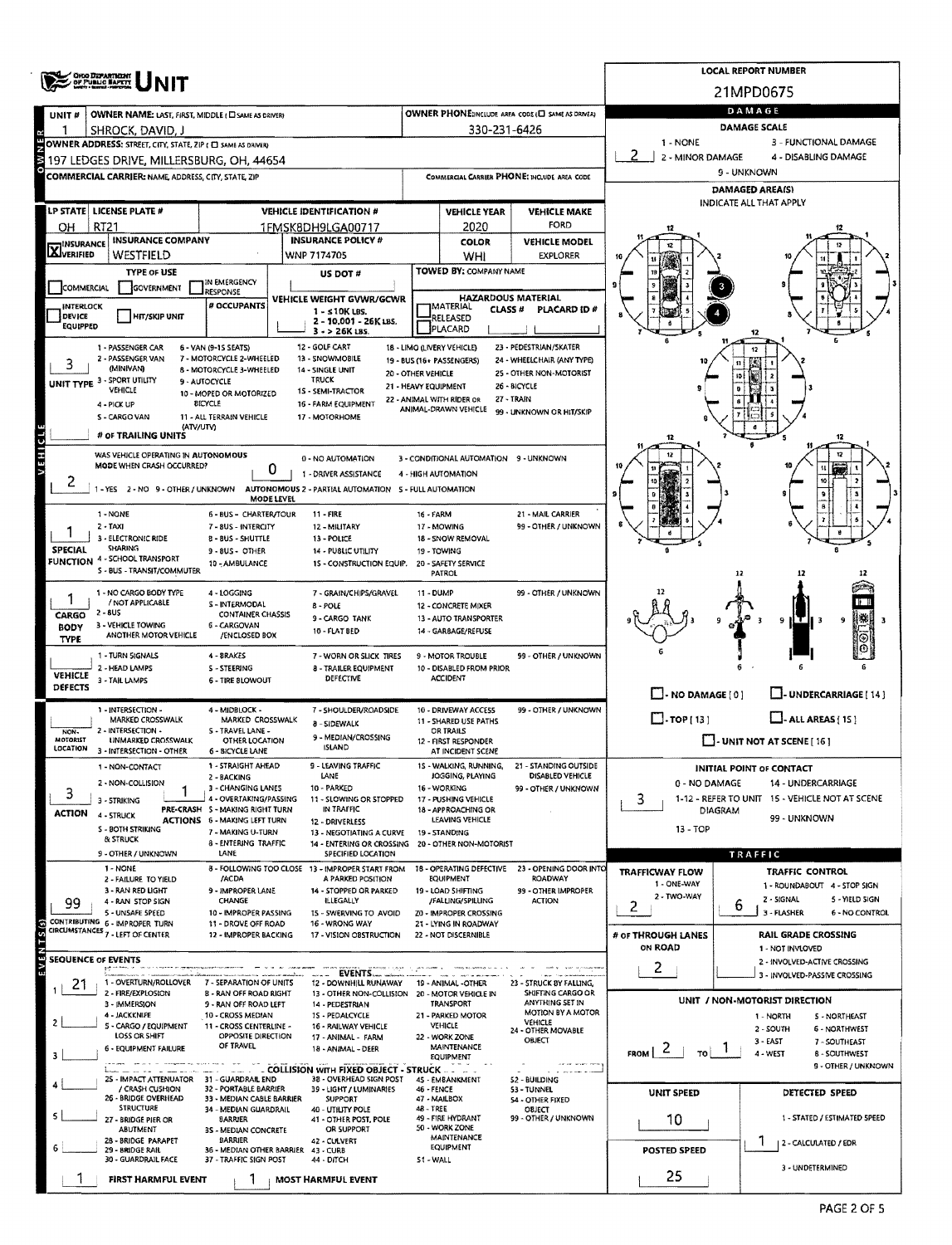|                                  |                                                                                 |                                                           | <b>LOCAL REPORT NUMBER</b>                                              |                                                          |                                                 |                                                            |                                                                                   |                                                               |  |  |  |  |  |
|----------------------------------|---------------------------------------------------------------------------------|-----------------------------------------------------------|-------------------------------------------------------------------------|----------------------------------------------------------|-------------------------------------------------|------------------------------------------------------------|-----------------------------------------------------------------------------------|---------------------------------------------------------------|--|--|--|--|--|
|                                  | OHO DEPARTMENT<br>OF PUBLIC BAFETY                                              |                                                           |                                                                         |                                                          |                                                 |                                                            | 21MPD0675                                                                         |                                                               |  |  |  |  |  |
|                                  |                                                                                 |                                                           |                                                                         |                                                          |                                                 |                                                            | DAMAGE                                                                            |                                                               |  |  |  |  |  |
| UNIT #                           | OWNER NAME: LAST, FIRST, MIDDLE (CI SAME AS ORVER)                              |                                                           |                                                                         |                                                          |                                                 | OWNER PHONE:INCLUDE AREA CODE (E) SAME AS DRIVER)          | DAMAGE SCALE                                                                      |                                                               |  |  |  |  |  |
| 2                                | TROYER, ALLEN, V<br>OWNER ADDRESS: STREET, CITY, STATE, ZIP ( C SAME AS DRIVER) |                                                           |                                                                         |                                                          | 330-763-1582                                    |                                                            | 1 - NONE<br>3 - FUNCTIONAL DAMAGE                                                 |                                                               |  |  |  |  |  |
|                                  | 7771 TR 102, MILLERSBURG, OH, 44654                                             |                                                           |                                                                         |                                                          |                                                 |                                                            | 2 <sup>1</sup><br>2 - MINOR DAMAGE<br>4 - DISABLING DAMAGE                        |                                                               |  |  |  |  |  |
|                                  | COMMERCIAL CARRIER: NAME, ADDRESS, CITY, STATE, ZIP                             |                                                           |                                                                         |                                                          |                                                 | COMMERCIAL CARRIER PHONE: INCLUDE AREA CODE                | 9 - UNKNOWN                                                                       |                                                               |  |  |  |  |  |
|                                  |                                                                                 |                                                           |                                                                         |                                                          |                                                 |                                                            |                                                                                   | <b>DAMAGED AREA(S)</b>                                        |  |  |  |  |  |
|                                  | LP STATE   LICENSE PLATE #                                                      |                                                           | <b>VEHICLE IDENTIFICATION #</b>                                         |                                                          | <b>VEHICLE YEAR</b>                             | <b>VEHICLE MAKE</b>                                        |                                                                                   | INDICATE ALL THAT APPLY                                       |  |  |  |  |  |
| он                               | <b>FRN7521</b>                                                                  |                                                           | SFNYF48509B034673                                                       |                                                          | 2009                                            | <b>HONDA</b>                                               |                                                                                   |                                                               |  |  |  |  |  |
| <b>X</b> INSURANCE               | <b>INSURANCE COMPANY</b>                                                        | <b>INSURANCE POLICY #</b>                                 |                                                                         | COLOR                                                    | <b>VEHICLE MODEL</b>                            |                                                            |                                                                                   |                                                               |  |  |  |  |  |
|                                  | STATE FARM                                                                      |                                                           | 309 6998-B21-35F                                                        |                                                          | WHI                                             | PILOT                                                      |                                                                                   |                                                               |  |  |  |  |  |
|                                  | <b>TYPE OF USE</b>                                                              | IN EMERGENCY                                              | US DOT #                                                                |                                                          | TOWED BY: COMPANY NAME                          |                                                            |                                                                                   |                                                               |  |  |  |  |  |
| COMMERCIAL                       | <b>GOVERNMENT</b>                                                               | <b>RESPONSE</b>                                           | VEHICLE WEIGHT GVWR/GCWR                                                |                                                          | <b>HAZARDOUS MATERIAL</b>                       |                                                            |                                                                                   |                                                               |  |  |  |  |  |
| INTERLOCK<br>DEVICE              | <b>HIT/SKIP UNIT</b>                                                            | # OCCUPANTS                                               | $1 - 510K$ LBS.                                                         |                                                          | MATERIAL<br>CLASS #                             | PLACARD ID#                                                |                                                                                   |                                                               |  |  |  |  |  |
| EQUIPPED                         |                                                                                 |                                                           | 2 - 10,001 - 26K LBS.<br>$3 - 26K$ LBS.                                 |                                                          | RELEASED<br>PLACARD                             |                                                            |                                                                                   |                                                               |  |  |  |  |  |
|                                  | 1 - PASSENGER CAR                                                               | 6 - VAN (9-15 SEATS)                                      | 12 - GOLF CART                                                          |                                                          | 18 - LIMO (LIVERY VEHICLE)                      | 23 - PEDESTRIAN/SKATER                                     |                                                                                   |                                                               |  |  |  |  |  |
|                                  | 2 - PASSENGER VAN<br>(MINIVAN)                                                  | 7 - MOTORCYCLE 2-WHEELED                                  | 13 - SNOWMOBILE                                                         |                                                          | 19 - BUS (16+ PASSENGERS)                       | 24 - WHEELCHAIR (ANY TYPE)                                 | 10                                                                                |                                                               |  |  |  |  |  |
|                                  | UNIT TYPE 3 - SPORT UTILITY                                                     | 8 - MOTORCYCLE 3-WHEELED<br>9 - AUTOCYCLE                 | 14 - SINGLE UNIT<br><b>TRUCK</b>                                        | 20 - OTHER VEHICLE                                       |                                                 | 25 - OTHER NON-MOTORIST<br>26 - BICYCLE                    |                                                                                   | łō                                                            |  |  |  |  |  |
|                                  | VEHICLE                                                                         | 10 - MOPED OR MOTORIZED                                   | 1S - SEMI-TRACTOR                                                       | 21 - HEAVY EQUIPMENT                                     | 22 - ANIMAL WITH RIDER OR                       | 27 - TRAIN                                                 |                                                                                   |                                                               |  |  |  |  |  |
|                                  | 4 - PICK UP<br>5 - CARGO VAN                                                    | BICYCLE<br>11 - ALL TERRAIN VEHICLE                       | 16 - FARM EQUIPMENT<br>17 - MOTORHOME                                   |                                                          | ANIMAL-DRAWN VEHICLE                            | 99 - UNKNOWN OR HIT/SKIP                                   |                                                                                   |                                                               |  |  |  |  |  |
|                                  | (ATV/UTV)<br># OF TRAILING UNITS                                                |                                                           |                                                                         |                                                          |                                                 |                                                            |                                                                                   |                                                               |  |  |  |  |  |
| VEHICLE                          |                                                                                 |                                                           |                                                                         |                                                          |                                                 |                                                            | 12                                                                                | 12                                                            |  |  |  |  |  |
|                                  | WAS VEHICLE OPERATING IN AUTONOMOUS<br>MODE WHEN CRASH OCCURRED?                | 0                                                         | 0 - NO AUTOMATION                                                       |                                                          | 3 - CONDITIONAL AUTOMATION 9 - UNKNOWN          |                                                            |                                                                                   | 12                                                            |  |  |  |  |  |
| ۷                                |                                                                                 |                                                           | 1 - DRIVER ASSISTANCE                                                   |                                                          | 4 - HIGH AUTOMATION                             |                                                            |                                                                                   |                                                               |  |  |  |  |  |
|                                  | 1-YES 2-NO 9-OTHER/UNKNOWN                                                      | MODE LEVEL                                                | AUTONOMOUS 2 - PARTIAL AUTOMATION 5 - FULL AUTOMATION                   |                                                          |                                                 |                                                            |                                                                                   |                                                               |  |  |  |  |  |
|                                  | 1 - NONE                                                                        | 6 - BUS - CHARTER/TOUR                                    | 11 - FIRE                                                               | 16 - FARM                                                |                                                 | 21 - MAIL CARRIER                                          |                                                                                   |                                                               |  |  |  |  |  |
|                                  | $2 - TAX1$                                                                      | 7 - BUS - INTERCITY                                       | 12 - MILITARY                                                           | 17 - MOWING                                              |                                                 | 99 - OTHER / UNKNOWN                                       |                                                                                   |                                                               |  |  |  |  |  |
| <b>SPECIAL</b>                   | 3 - ELECTRONIC RIDE<br><b>SHARING</b>                                           | 8 - BUS - SHUTTLE<br>9-BUS-OTHER                          | 13 - POLICE<br>14 - PUBLIC UTILITY                                      |                                                          | 18 - SNOW REMOVAL<br>19 - TOWING                |                                                            |                                                                                   |                                                               |  |  |  |  |  |
|                                  | <b>FUNCTION 4 - SCHOOL TRANSPORT</b><br>S - BUS - TRANSIT/COMMUTER              | 10 - AMBULANCE                                            | 1S - CONSTRUCTION EQUIP.                                                |                                                          | 20 - SAFETY SERVICE                             |                                                            |                                                                                   |                                                               |  |  |  |  |  |
|                                  |                                                                                 |                                                           |                                                                         |                                                          | PATROL                                          |                                                            |                                                                                   | 12                                                            |  |  |  |  |  |
|                                  | 1 - NO CARGO BODY TYPE<br>/ NOT APPLICABLE                                      | 4 - LOGGING<br><b>S-INTERMODAL</b>                        | 7 - GRAIN/CHIPS/GRAVEL                                                  | 11 - DUMP<br>99 - OTHER / UNKNOWN<br>12 - CONCRETE MIXER |                                                 |                                                            |                                                                                   |                                                               |  |  |  |  |  |
| CARGO                            | 2 - BUS                                                                         | <b>CONTAINER CHASSIS</b>                                  | <b>B-POLE</b><br>9 - CARGO TANK                                         |                                                          | 13 - AUTO TRANSPORTER                           |                                                            |                                                                                   | 9                                                             |  |  |  |  |  |
| <b>BODY</b><br>TYPE              | 3 - VEHICLE TOWING<br>ANOTHER MOTOR VEHICLE                                     | 6 - CARGOVAN<br>/ENCLOSED BOX                             | 10 - FLAT BED                                                           |                                                          | 14 - GARBAGE/REFUSE                             |                                                            |                                                                                   | Θ                                                             |  |  |  |  |  |
|                                  | 1 - TURN SIGNALS                                                                | 4 - BRAKES                                                | 7 - WORN OR SLICK TIRES                                                 | 9 - MOTOR TROUBLE<br>99 - OTHER / UNKNOWN                |                                                 |                                                            |                                                                                   |                                                               |  |  |  |  |  |
|                                  | 2 - HEAD LAMPS                                                                  | <b>S-STEERING</b>                                         | <b>8 - TRAILER EQUIPMENT</b>                                            |                                                          | 10 - DISABLED FROM PRIOR                        |                                                            |                                                                                   |                                                               |  |  |  |  |  |
| <b>VEHICLE</b><br><b>DEFECTS</b> | 3 - TAIL LAMPS                                                                  | <b>6 - TIRE BLOWOUT</b>                                   | <b>DEFECTIVE</b>                                                        |                                                          | <b>ACCIDENT</b>                                 |                                                            |                                                                                   |                                                               |  |  |  |  |  |
|                                  |                                                                                 |                                                           |                                                                         |                                                          |                                                 |                                                            | $\Box$ - NO DAMAGE [ 0 ]                                                          | L. UNDERCARRIAGE [ 14 ]                                       |  |  |  |  |  |
|                                  | 1 - INTERSECTION -<br>MARKED CROSSWALK                                          | 4 - MIDBLOCK -<br>MARKED CROSSWALK                        | 7 - SHOULDER/ROADSIDE<br>8 - SIDEWALK                                   |                                                          | 10 - DRIVEWAY ACCESS<br>11 - SHARED USE PATHS   | 99 - OTHER / UNKNOWN                                       | $\Box$ -TOP[13]<br>$\Box$ - ALL AREAS [ 15 ]<br>$\Box$ - UNIT NOT AT SCENE [ 16 ] |                                                               |  |  |  |  |  |
| NON-<br><b>MOTORIST</b>          | 2 - INTERSECTION -<br>UNMARKED CROSSWALK                                        | 5 - TRAVEL LANE -<br>OTHER LOCATION                       | 9 - MEDIAN/CROSSING                                                     |                                                          | OR TRAILS<br>12 - FIRST RESPONDER               |                                                            |                                                                                   |                                                               |  |  |  |  |  |
| LOCATION                         | 3 - INTERSECTION - OTHER                                                        | <b>6 - BICYCLE LANE</b>                                   | ISLAND                                                                  |                                                          | AT INCIDENT SCENE                               |                                                            |                                                                                   |                                                               |  |  |  |  |  |
|                                  | 1 - NON-CONTACT                                                                 | 1 - STRAIGHT AHEAD                                        | - LEAVING TRAFFIC<br>LANE                                               |                                                          | WALKING, RUNNING,                               | 21 - STANDING OUTSIDE<br>DISABLED VEHICLE                  |                                                                                   | <b>INITIAL POINT OF CONTACT</b>                               |  |  |  |  |  |
|                                  | 2 - NON-COLLISION<br>10                                                         | 2 - BACKING<br>3 - CHANGING LANES                         | 10 - PARKED                                                             | JOGGING, PLAYING<br>16 - WORKING<br>99 - OTHER / UNKNOWN |                                                 |                                                            | 0 - NO DAMAGE<br>14 - UNDERCARRIAGE                                               |                                                               |  |  |  |  |  |
| 4                                | 3 - STRIKING                                                                    | 4 - OVERTAKING/PASSING<br>PRE-CRASH 5 - MAKING RIGHT TURN | 11 - SLOWING OR STOPPED<br>IN TRAFFIC                                   | 17 - PUSHING VEHICLE<br>18 - APPROACHING OR              |                                                 |                                                            | 1-12 - REFER TO UNIT 15 - VEHICLE NOT AT SCENE<br>9<br><b>DIAGRAM</b>             |                                                               |  |  |  |  |  |
| <b>ACTION</b>                    | 4 - STRUCK                                                                      | <b>ACTIONS</b> 6 - MAKING LEFT TURN                       | 12 - DRIVERLESS                                                         |                                                          | LEAVING VEHICLE                                 |                                                            |                                                                                   | 99 - UNKNOWN                                                  |  |  |  |  |  |
|                                  | 5 - BOTH STRIKING<br>& STRUCK                                                   | 7 - MAKING U-TURN<br><b>8 - ENTERING TRAFFIC</b>          | 13 - NEGOTIATING A CURVE                                                |                                                          | 19 - STANDING                                   |                                                            | 13 - TOP                                                                          |                                                               |  |  |  |  |  |
|                                  | 9 - OTHER / UNKNOWN                                                             | LANE                                                      | 14 - ENTERING OR CROSSING 20 - OTHER NON-MOTORIST<br>SPECIFIED LOCATION |                                                          |                                                 |                                                            |                                                                                   | TRAFFIC                                                       |  |  |  |  |  |
|                                  | 1 - NONE                                                                        |                                                           | 8 - FOLLOWING TOO CLOSE 13 - IMPROPER START FROM                        |                                                          |                                                 | 18 - OPERATING DEFECTIVE 23 - OPENING DOOR INTO<br>ROADWAY | <b>TRAFFICWAY FLOW</b>                                                            | <b>TRAFFIC CONTROL</b>                                        |  |  |  |  |  |
|                                  | 2 - FAILURE TO YIELD<br>3 - RAN RED LIGHT                                       | /ACDA<br>9 - IMPROPER LANE                                | A PARKED POSITION<br>14 - STOPPED OR PARKED                             |                                                          | EQUIPMENT<br>19 - LOAD SHIFTING                 | 99 - OTHER IMPROPER                                        | 1 - ONE-WAY                                                                       | 1 - ROUNDABOUT 4 - STOP SIGN                                  |  |  |  |  |  |
|                                  | 4 - RAN STOP SIGN                                                               | CHANGE                                                    | <b>ILLEGALLY</b>                                                        |                                                          | /FALLING/SPILLING                               | <b>ACTION</b>                                              | 2 - TWO-WAY<br>2                                                                  | 2 - SIGNAL<br>S - YIELD SIGN<br>6                             |  |  |  |  |  |
| $\frac{1}{2}$                    | S - UNSAFE SPEED<br>CONTRIBUTING 6 - IMPROPER TURN                              | 10 - IMPROPER PASSING<br>11 - DROVE OFF ROAD              | 15 - SWERVING TO AVOID<br>16 - WRONG WAY                                |                                                          | 20 - IMPROPER CROSSING<br>21 - LYING IN ROADWAY |                                                            |                                                                                   | 3 - FLASHER<br>6 - NO CONTROL                                 |  |  |  |  |  |
|                                  | CIRCUMSTANCES 7 - LEFT OF CENTER                                                | 12 - IMPROPER BACKING                                     | 17 - VISION OBSTRUCTION                                                 |                                                          | 22 - NOT DISCERNIBLE                            |                                                            | # OF THROUGH LANES                                                                | <b>RAIL GRADE CROSSING</b>                                    |  |  |  |  |  |
| EVENT                            | SEOUENCE OF EVENTS                                                              |                                                           |                                                                         |                                                          |                                                 |                                                            | ON ROAD                                                                           | 1 - NOT INVLOVED<br>2 - INVOLVED-ACTIVE CROSSING              |  |  |  |  |  |
|                                  |                                                                                 |                                                           | EVENTS                                                                  |                                                          |                                                 |                                                            | $\mathbf{2}$                                                                      | 3 - INVOLVED-PASSIVE CROSSING                                 |  |  |  |  |  |
| 20                               | 1 - OVERTURN/ROLLOVER<br>2 - FIRE/EXPLOSION                                     | 7 - SEPARATION OF UNITS<br><b>B-RAN OFF ROAD RIGHT</b>    | 12 - DOWNHILL RUNAWAY<br>13 - OTHER NON-COLLISION                       |                                                          | 19 - ANIMAL -OTHER<br>20 - MOTOR VEHICLE IN     | 23 - STRUCK BY FALLING,<br>SHIFTING CARGO OR               |                                                                                   |                                                               |  |  |  |  |  |
|                                  | 3 - IMMERSION                                                                   | 9 - RAN OFF ROAD LEFT                                     | 14 - PEDESTRIAN                                                         |                                                          | <b>TRANSPORT</b>                                | ANYTHING SET IN<br><b>MOTION BY A MOTOR</b>                |                                                                                   | UNIT / NON-MOTORIST DIRECTION                                 |  |  |  |  |  |
|                                  | 4 - JACKKNIFE<br>S - CARGO / EQUIPMENT                                          | 10 - CROSS MEDIAN<br>11 - CROSS CENTERLINE -              | 15 - PEDALCYCLE<br>16 - RAILWAY VEHICLE                                 |                                                          | 21 - PARKED MOTOR<br>VEHICLE                    | VEHICLE<br>24 - OTHER MOVABLE                              |                                                                                   | 1 - NORTH<br><b>S-NORTHEAST</b><br>2 - SOUTH<br>6 - NORTHWEST |  |  |  |  |  |
|                                  | LOSS OR SHIFT<br>6 - EQUIPMENT FAILURE                                          | OPPOSITE DIRECTION<br>OF TRAVEL                           | 17 - ANIMAL - FARM<br>18 - ANIMAL - DEER                                |                                                          | 22 - WORK ZONE<br>MAINTENANCE                   | OBJECT                                                     |                                                                                   | 3 - EAST<br>7 - SOUTHEAST                                     |  |  |  |  |  |
|                                  |                                                                                 |                                                           |                                                                         |                                                          | EQUIPMENT                                       |                                                            | -2<br><b>FROM</b><br>TO                                                           | 4 - WEST<br><b>B-SOUTHWEST</b>                                |  |  |  |  |  |
|                                  | 25 - IMPACT ATTENUATOR                                                          | 31 - GUARDRAIL END                                        | <b>COLLISION WITH FIXED OBJECT - STRUCK</b><br>38 - OVERHEAD SIGN POST  |                                                          | $m = 1$<br>45 - EMBANKMENT                      | 52 - BUILDING                                              |                                                                                   | 9 - OTHER / UNKNOWN                                           |  |  |  |  |  |
|                                  | / CRASH CUSHION<br>26 - BRIDGE OVERHEAD                                         | 32 - PORTABLE BARRIER<br>33 - MEDIAN CABLE BARRIER        | 39 - LIGHT / LUMINARIES<br>SUPPORT                                      | 46 - FENCE                                               | 47 - MAIL8OX                                    | 53 - TUNNEL                                                | UNIT SPEED                                                                        | <b>DETECTED SPEED</b>                                         |  |  |  |  |  |
|                                  | <b>STRUCTURE</b>                                                                | 34 - MEDIAN GUARDRAIL                                     | 40 - UTILITY POLE                                                       | 48 - TREE                                                |                                                 | <b>S4 - OTHER FIXED</b><br>OBJECT                          |                                                                                   |                                                               |  |  |  |  |  |
|                                  | 27 - BRIDGE PIER OR<br><b>ABUTMENT</b>                                          | <b>BARRIER</b><br>35 - MEDIAN CONCRETE                    | 41 - OTHER POST, POLE<br>OR SUPPORT                                     |                                                          | 49 - FIRE HYDRANT<br>50 - WORK ZONE             | 99 - OTHER / UNKNOWN                                       | 0                                                                                 | 1 - STATED / ESTIMATED SPEED                                  |  |  |  |  |  |
|                                  | 28 - BRIDGE PARAPET<br>29 - BRIDGE RAIL                                         | <b>BARRIER</b><br>36 - MEDIAN OTHER BARRIER 43 - CURB     | 42 - CULVERT                                                            |                                                          | MAINTENANCE<br><b>EQUIPMENT</b>                 |                                                            | POSTED SPEED                                                                      | ı<br>2 - CALCULATED / EDR                                     |  |  |  |  |  |
|                                  | 30 - GUARDRAIL FACE                                                             | 37 - TRAFFIC SIGN POST                                    | <b>44 - DITCH</b>                                                       | 51 - WALL                                                |                                                 |                                                            |                                                                                   |                                                               |  |  |  |  |  |
|                                  | FIRST HARMFUL EVENT                                                             |                                                           | <b>MOST HARMFUL EVENT</b>                                               |                                                          |                                                 |                                                            | 25                                                                                | 3 - UNDETERMINED                                              |  |  |  |  |  |

 $\rightarrow$ 

 $\bar{\mathcal{A}}$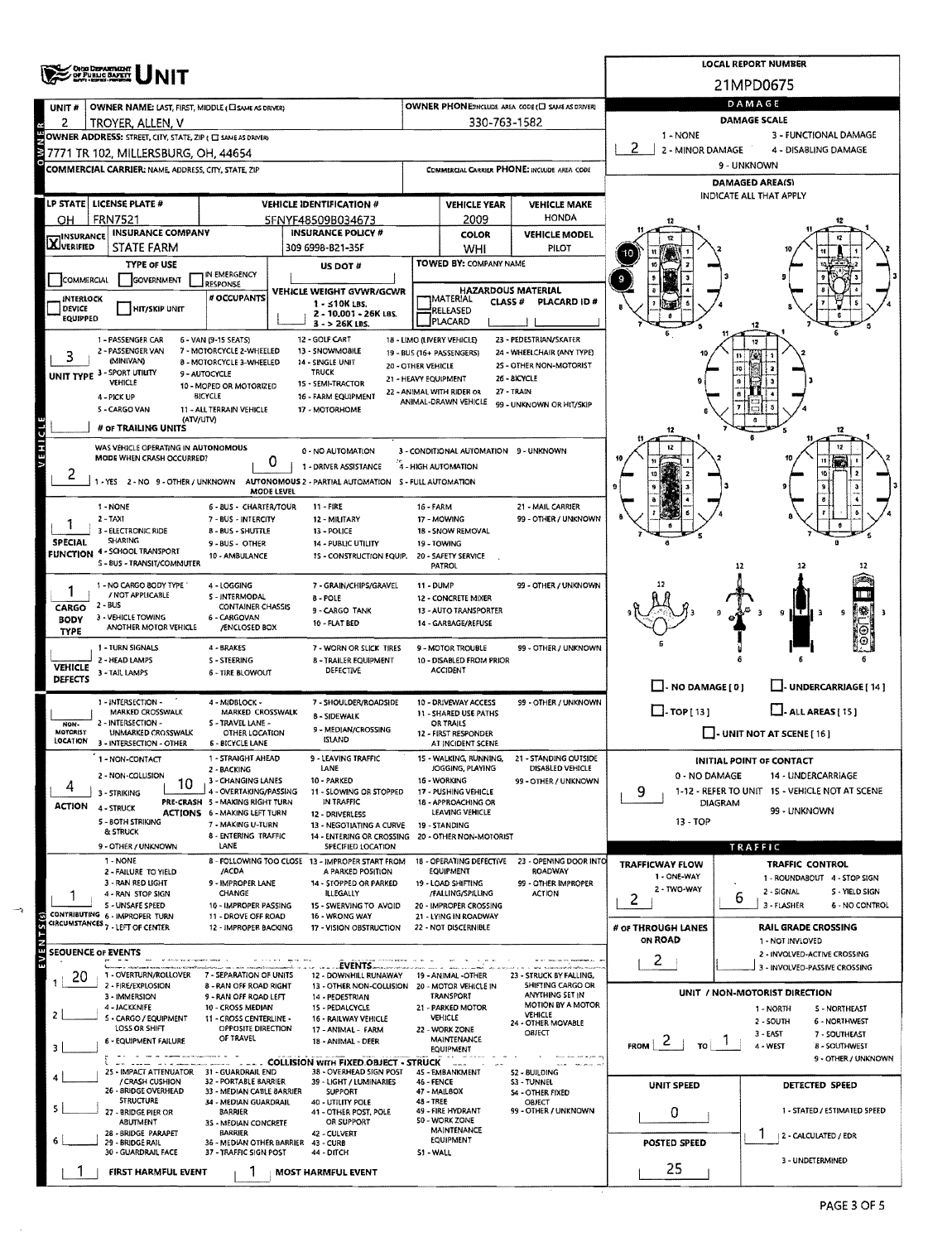|                               |                                                                                                       | <b>SERRETH MOTORIST / NON-MOTORIST</b>                                                                          |  |                                                                    |                                                                    |                                                                                                                            |                        |                                                        |                                 |                                                                                                           | <b>LOCAL REPORT NUMBER</b><br>21MPD0675                                                                                                    |                                           |                                                     |                                                    |                                                               |                                                  |                        |  |
|-------------------------------|-------------------------------------------------------------------------------------------------------|-----------------------------------------------------------------------------------------------------------------|--|--------------------------------------------------------------------|--------------------------------------------------------------------|----------------------------------------------------------------------------------------------------------------------------|------------------------|--------------------------------------------------------|---------------------------------|-----------------------------------------------------------------------------------------------------------|--------------------------------------------------------------------------------------------------------------------------------------------|-------------------------------------------|-----------------------------------------------------|----------------------------------------------------|---------------------------------------------------------------|--------------------------------------------------|------------------------|--|
|                               | UNIT #                                                                                                | <b>NAME: LAST, FIRST, MIDDLE</b>                                                                                |  |                                                                    |                                                                    |                                                                                                                            |                        |                                                        |                                 |                                                                                                           | DATE OF BIRTH<br>AGE<br><b>GENDER</b>                                                                                                      |                                           |                                                     |                                                    |                                                               |                                                  |                        |  |
|                               |                                                                                                       | SHROCK, DAVID, J                                                                                                |  |                                                                    |                                                                    |                                                                                                                            |                        |                                                        |                                 |                                                                                                           | 04/06/1945                                                                                                                                 |                                           |                                                     |                                                    |                                                               | 76                                               | м                      |  |
|                               |                                                                                                       | ADDRESS: STREET, CITY, STATE, ZIP                                                                               |  |                                                                    |                                                                    |                                                                                                                            |                        |                                                        |                                 |                                                                                                           | <b>CONTACT PHONE - INCLUDE AREA CODE</b>                                                                                                   |                                           |                                                     |                                                    |                                                               |                                                  |                        |  |
|                               |                                                                                                       | 197 LEDGES DRIVE, MILLERSBURG, OH, 44654                                                                        |  |                                                                    |                                                                    |                                                                                                                            |                        |                                                        |                                 |                                                                                                           | 330-231-6426                                                                                                                               |                                           |                                                     |                                                    |                                                               |                                                  |                        |  |
| / NON-MOTOR                   |                                                                                                       | INJURED TAKEN TO: MEDICAL FACILITY (NAME, CITY)<br><b>INJURIES INJURED</b><br><b>EMS AGENCY (NAME)</b><br>TAKEN |  |                                                                    |                                                                    |                                                                                                                            |                        |                                                        | <b>SAFETY EQUIPMENT</b><br>USED |                                                                                                           | <b>DOT-COMPLIANT</b>                                                                                                                       | <b>SEATING</b><br><b>POSITION</b>         |                                                     | AIR BAG USAGE<br><b>TRAPPED</b><br><b>EJECTION</b> |                                                               |                                                  |                        |  |
|                               | 5                                                                                                     | BY<br>111                                                                                                       |  |                                                                    |                                                                    |                                                                                                                            |                        |                                                        |                                 | 99                                                                                                        |                                                                                                                                            | MC HELMET                                 | 1                                                   |                                                    | 1<br>1<br>1                                                   |                                                  |                        |  |
| <b>OTORIST</b>                | OL STATE                                                                                              |                                                                                                                 |  | <b>OPERATOR LICENSE NUMBER</b>                                     |                                                                    |                                                                                                                            | <b>OFFENSE CHARGED</b> |                                                        | LOCAL<br>CODE                   | OFFENSE DESCRIPTION                                                                                       |                                                                                                                                            |                                           |                                                     |                                                    | <b>CITATION NUMBER</b>                                        |                                                  |                        |  |
|                               | OH                                                                                                    | RQ424046                                                                                                        |  |                                                                    |                                                                    |                                                                                                                            |                        |                                                        | H                               |                                                                                                           |                                                                                                                                            |                                           | <b>ALCOHOL TEST</b>                                 |                                                    |                                                               | <b>DRUG TEST(S)</b>                              |                        |  |
|                               | OL CLASS                                                                                              | <b>ENDORSEMENT</b><br><b>RESTRICTION SELECT UP TO 3</b><br><b>DRIVER</b>                                        |  |                                                                    |                                                                    | <b>DISTRACTED</b>                                                                                                          | <b>ALCOHOL</b>         | ALCOHOL / DRUG SUSPECTED<br>MARIJUANA                  |                                 | <b>CONDITION</b>                                                                                          | <b>STATUS</b>                                                                                                                              | TYPE                                      | VALUE                                               | <b>STATUS</b>                                      | <b>TYPE</b>                                                   |                                                  | RESULTS SELECT UP TO 4 |  |
|                               | 4                                                                                                     | м                                                                                                               |  | 3                                                                  | BY.                                                                |                                                                                                                            |                        | <b>OTHER DRUG</b>                                      |                                 | 1                                                                                                         | 1                                                                                                                                          | 1                                         |                                                     | 1                                                  | 1                                                             |                                                  |                        |  |
|                               | UNIT #                                                                                                |                                                                                                                 |  | NAME: LAST, FIRST, MIDDLE                                          |                                                                    |                                                                                                                            |                        |                                                        |                                 |                                                                                                           |                                                                                                                                            |                                           | DATE OF BIRTH                                       |                                                    |                                                               | AGE                                              | <b>GENDER</b>          |  |
|                               |                                                                                                       |                                                                                                                 |  |                                                                    |                                                                    |                                                                                                                            |                        |                                                        |                                 |                                                                                                           |                                                                                                                                            |                                           |                                                     |                                                    |                                                               |                                                  |                        |  |
| <b>OTORIST / NON-MOTORIST</b> |                                                                                                       | <b>ADDRESS: STREET, CITY, STATE, ZIP</b>                                                                        |  |                                                                    |                                                                    |                                                                                                                            |                        |                                                        |                                 |                                                                                                           |                                                                                                                                            |                                           | <b>CONTACT PHONE - INCLUDE AREA CODE</b>            |                                                    |                                                               |                                                  |                        |  |
|                               |                                                                                                       | INJURIES INJURED                                                                                                |  | <b>EMS AGENCY (NAME)</b>                                           |                                                                    |                                                                                                                            |                        | INJURED TAKEN TO: MEDICAL FACILITY (NAME, CITY)        |                                 | <b>SAFETY EQUIPMENT</b>                                                                                   |                                                                                                                                            |                                           | <b>SEATING</b>                                      |                                                    | AIR BAG USAGE<br><b>EJECTION</b><br><b>TRAPPED</b>            |                                                  |                        |  |
|                               |                                                                                                       | <b>TAKEN</b><br>BY                                                                                              |  |                                                                    |                                                                    |                                                                                                                            |                        |                                                        |                                 | <b>USED</b>                                                                                               |                                                                                                                                            | <b>DOT-COMPLIANT</b><br><b>MC HELMET</b>  | POSITION                                            |                                                    |                                                               |                                                  |                        |  |
|                               | <b>OL STATE</b>                                                                                       |                                                                                                                 |  | <b>OPERATOR LICENSE NUMBER</b>                                     |                                                                    |                                                                                                                            | OFFENSE CHARGED        |                                                        | LOCAL<br>CODE                   | OFFENSE DESCRIPTION                                                                                       |                                                                                                                                            |                                           |                                                     |                                                    | <b>CITATION NUMBER</b>                                        |                                                  |                        |  |
|                               |                                                                                                       |                                                                                                                 |  |                                                                    |                                                                    |                                                                                                                            |                        |                                                        |                                 |                                                                                                           |                                                                                                                                            |                                           |                                                     |                                                    |                                                               |                                                  |                        |  |
|                               | OL CLASS                                                                                              | <b>ENDORSEMENT</b>                                                                                              |  | <b>RESTRICTION SELECT UP TO 3</b>                                  | <b>DRIVER</b>                                                      | <b>DISTRACTED</b>                                                                                                          | <b>ALCOHOL</b>         | ALCOHOL / DRUG SUSPECTED                               |                                 | <b>CONDITION</b>                                                                                          |                                                                                                                                            |                                           | ALCOHOL TEST                                        |                                                    | <b>DRUG TEST(S)</b>                                           |                                                  |                        |  |
|                               |                                                                                                       |                                                                                                                 |  |                                                                    | BY                                                                 | MARIJUANA<br><b>OTHER DRUG</b>                                                                                             |                        |                                                        |                                 |                                                                                                           |                                                                                                                                            | <b>STATUS</b><br><b>TYPE</b><br>VALUE     |                                                     |                                                    | <b>STATUS</b><br><b>TYPE</b><br><b>RESULTS SELECT UP TO 4</b> |                                                  |                        |  |
|                               | UNIT #                                                                                                |                                                                                                                 |  | NAME: LAST, FIRST, MIDDLE                                          |                                                                    |                                                                                                                            |                        |                                                        |                                 |                                                                                                           |                                                                                                                                            |                                           | DATE OF BIRTH                                       |                                                    |                                                               | AGE                                              | <b>GENDER</b>          |  |
|                               |                                                                                                       |                                                                                                                 |  |                                                                    |                                                                    |                                                                                                                            |                        |                                                        |                                 |                                                                                                           |                                                                                                                                            |                                           |                                                     |                                                    |                                                               |                                                  |                        |  |
|                               |                                                                                                       | <b>ADDRESS: STREET, CITY, STATE, ZIP</b>                                                                        |  |                                                                    |                                                                    |                                                                                                                            |                        |                                                        |                                 |                                                                                                           |                                                                                                                                            |                                           | <b>CONTACT PHONE - INCLUDE AREA CODE</b>            |                                                    |                                                               |                                                  |                        |  |
|                               |                                                                                                       |                                                                                                                 |  |                                                                    |                                                                    |                                                                                                                            |                        | <b>INJURED TAKEN TO: MEDICAL FACILITY (NAME, CITY)</b> |                                 | <b>SAFETY EQUIPMENT</b>                                                                                   | <b>SEATING</b><br>AIR BAG USAGE E EJECTION<br><b>TRAPPED</b>                                                                               |                                           |                                                     |                                                    |                                                               |                                                  |                        |  |
| <b>NON-MOTORIST</b>           |                                                                                                       | INJURIES INJURED<br>TAKEN<br>BY                                                                                 |  | <b>EMS AGENCY (NAME)</b>                                           |                                                                    |                                                                                                                            |                        |                                                        |                                 | USED                                                                                                      |                                                                                                                                            | <b>DOT-COMPLIANT</b><br><b>IMC HELMET</b> | <b>POSITION</b>                                     |                                                    |                                                               |                                                  |                        |  |
|                               |                                                                                                       |                                                                                                                 |  | OL STATE OPERATOR LICENSE NUMBER                                   |                                                                    | <b>LOCAL</b><br>OFFENSE CHARGED<br>OFFENSE DESCRIPTION                                                                     |                        |                                                        |                                 |                                                                                                           |                                                                                                                                            |                                           |                                                     |                                                    | <b>CITATION NUMBER</b>                                        |                                                  |                        |  |
| š                             |                                                                                                       |                                                                                                                 |  |                                                                    |                                                                    | CODE                                                                                                                       |                        |                                                        |                                 |                                                                                                           |                                                                                                                                            |                                           |                                                     |                                                    |                                                               |                                                  |                        |  |
|                               | OL CLASS                                                                                              | ENDORSEMENT                                                                                                     |  | <b>RESTRICTION SELECT UP TO 3</b>                                  |                                                                    | ALCOHOL / DRUG SUSPECTED<br><b>DRIVER</b>                                                                                  |                        |                                                        | <b>CONDITION</b>                | ALCOHOL TEST<br><b>TYPE</b><br>VALUE                                                                      |                                                                                                                                            |                                           | <b>DRUG TEST(S)</b>                                 |                                                    |                                                               |                                                  |                        |  |
|                               |                                                                                                       |                                                                                                                 |  |                                                                    | BY                                                                 | <b>DISTRACTED</b>                                                                                                          | ALCOHOL                | MARIJUANA<br>OTHER DRUG                                |                                 |                                                                                                           | <b>STATUS</b>                                                                                                                              |                                           |                                                     | <b>STATUS</b>                                      | <b>TYPE</b>                                                   |                                                  | RESULTS SELECT UP TO 4 |  |
|                               |                                                                                                       | NJURIES                                                                                                         |  | <b>SEATING POSITION</b>                                            |                                                                    | AIR BAG                                                                                                                    |                        | <b>CLASS</b><br>OL.                                    |                                 | OL RESTRICTION(S)                                                                                         |                                                                                                                                            |                                           | <b>DRIVER DISTRA</b>                                | 'IOBL                                              |                                                               |                                                  |                        |  |
| 1 - FATAL                     |                                                                                                       |                                                                                                                 |  | 1 - FRONT - LEFT SIDE<br>(MOTORCYCLE DRIVER)                       | A1 - NOT DEPLOYED                                                  | 2 - DEPLOVED FRONT                                                                                                         |                        | 1 - CLASS A                                            |                                 | 1 - ALCOHOL INTERLOCK                                                                                     |                                                                                                                                            |                                           | 1 - NOT DISTRACTED<br>2 - MANUALLY OPERATING AN     |                                                    | <b>1- NONE GIVEN</b>                                          | <b>ZA TEST REFUSED AND</b>                       |                        |  |
|                               | 2 - SUSPECTED SERIOUS<br>INJURY & TANK REAL                                                           |                                                                                                                 |  | 2 - FRONT - MIDDLE<br>3 - FRONT - RIGHT SIDE                       | 3 - DEPLOYED SIDE                                                  | 4 - DEPLOYED BOTH                                                                                                          |                        | 2 - CLASS B'<br>3 - CLASS C-                           |                                 | <b>DEVICE</b><br>2 - CDL INTRASTATE ONLY<br>3 - CORRECTIVE LENSES                                         |                                                                                                                                            |                                           | ELECTRONIC!<br>COMMUNICATION DEVICE                 | العابير المد<br>3                                  | 3 - TEST GIVEN,                                               |                                                  | CONTAMINATED SAMPLE    |  |
|                               | 3 - SUSPECTED MINOR<br>INJURY A ST                                                                    | n ei                                                                                                            |  | 4 - SECOND - LEFT SIDE<br>(MOTORCYCLE PASSENGER)                   | <b>FRONT/SIDE</b>                                                  | 5 - NOT APPLICABLE                                                                                                         |                        | 4 - REGULAR CLASS                                      |                                 | 4 - FARM WAIVER<br>5 - EXCEPT CLASS A BUS -                                                               |                                                                                                                                            |                                           | (TEXTING, TYPING, T.<br><b>DIALING</b>              |                                                    | 4.- TEST GIVEN,                                               | / UNUSABLE                                       |                        |  |
|                               | 4 - POSSIBLE INJURY,                                                                                  | 5 - NO APPARENT INJURY                                                                                          |  | 5 - SECOND - MIDDLE<br><b>6 - SECOND - RIGHT SIDE</b>              | 9 - DEPLOYMENT UNKNOWN<br>(OHIO = D)<br>36 K<br>S - M/C MOPED ONLY |                                                                                                                            |                        |                                                        |                                 | <b>16 - EXCEPT CLASS A</b>                                                                                | - TALKING ON HANDS-FREE:<br>RESULTS KNOWN<br><b>COMMUNICATION DEVICE-</b><br>& CLASS B BUS<br>5 - TEST GIVEN.<br>4 - TALKING ON HAND-HELD. |                                           |                                                     |                                                    |                                                               |                                                  |                        |  |
|                               |                                                                                                       | <b>INJURIES TAKEN BY</b>                                                                                        |  | i 7 - THIRD - LEFT SIDE<br>(MOTORCYCLE SIDE CAR)                   | 1 - NOT EJECTED                                                    | 7 - EXCEPT TRACTOR-TRAILER<br><b>EJECTION</b><br><b>8 - INTERMEDIATE LICENSE</b><br>6 - NO VALID OL<br><b>RESTRICTIONS</b> |                        |                                                        |                                 |                                                                                                           | RESULTS UNKNOWN<br><b>COMMUNICATION DEVICE</b><br>(S - OTHER ACTIVITY WITH AN<br><b>ALCOHOL TEST TYPE</b>                                  |                                           |                                                     |                                                    |                                                               |                                                  |                        |  |
|                               |                                                                                                       | 1 - NOT TRANSPORTED                                                                                             |  | 8 - THIRD - MIDDLE<br>) 9 - THIRD - RIGHT SIDE                     |                                                                    | 2 - PARTIALLY EJECTED<br>3 - TOTALLY EJECTED                                                                               |                        | OL ENDORSEMENT                                         |                                 | LEARNER'S PERMIT<br><b>RESTRICTIONS</b>                                                                   |                                                                                                                                            |                                           | <b>ELECTRONIC DEVICE</b><br>6 - PASSENGER           |                                                    | 1 - NONE                                                      |                                                  |                        |  |
| 2 - EMS                       |                                                                                                       | <b>/TREATED AT SCENE</b>                                                                                        |  | 10 - SLEEPER SECTION<br>OF TRUCK CAB                               |                                                                    | 4 - NOT APPLICABLE <sup>®</sup>                                                                                            |                        | H - HAZMAT                                             |                                 | 10 - LIMITED TO DAYLIGHT<br>ONLY                                                                          |                                                                                                                                            |                                           | 7 - OTHER DISTRACTION.<br>INSIDE THE VEHICLE        |                                                    | $2 - BLOOD$<br>3 - URINE                                      |                                                  |                        |  |
|                               | 3 - POLICE                                                                                            |                                                                                                                 |  | - PASSENGER IN<br>OTHER ENCLOSED CARGO<br>AREA (NON-TRAILING UNIT, | 1 - NOT TRAPPED                                                    | <b>TRAPPED</b>                                                                                                             |                        | M - MOTORCYCLE<br>P - PASSENGER                        |                                 | 11 - LIMITED TO EMPLOYMENT<br>12 - LIMITED - OTHER                                                        |                                                                                                                                            |                                           | <b>8 - OTHER DISTRACTION</b><br>OUTSIDE THE VEHICLE |                                                    | 4 - BREATH<br>5 - OTHER                                       |                                                  |                        |  |
|                               |                                                                                                       | 9 - OTHER / UNKNOWN                                                                                             |  | BUS, PICK-UP WITH CAP)<br>12 - PASSENGER IN                        | 2 - EXTRICATED BY                                                  | MECHANICAL MEANS                                                                                                           |                        | N - TANKER<br>Q"- MOTOR SCOOTER                        |                                 | <b>13 - MECHANICAL DEVICES</b><br>(SPECIAL BRAKES, HAND                                                   |                                                                                                                                            |                                           | (9 - Other / Unknown 1977)<br><b>CONDITION</b>      |                                                    |                                                               | <b>DRUG TEST TYPE</b><br>1 - NONE                |                        |  |
|                               | 1 - NONE USEDI-57 - 1                                                                                 | <b>SAFETY EQUIPMENT</b>                                                                                         |  | UNENCLOSED CARGO AREA 13- FREED BY<br><b>13. TRAILING UNIT</b>     |                                                                    | NON-MECHANICAL MEANS                                                                                                       |                        | <b>R</b> THREE WHEEL                                   |                                 | CONTROLS, OR OTHER<br><b>ADAPTIVE DEVICES)</b><br>14 - MILITARY VEHICLES ONLY : {2 APHYSICAL IMPAIRMENT   |                                                                                                                                            |                                           | <b>ALL APPARENTLY NORMAL</b>                        |                                                    | 2 - BLOOD<br>3-URINE                                          |                                                  |                        |  |
|                               | 2 - SHOULDER BELT ONLY<br>14 - RIDING ON VEHICLE<br>USED <sup>-</sup><br><b>EXTERIOR</b>              |                                                                                                                 |  |                                                                    |                                                                    |                                                                                                                            |                        | MOTORCYCLE<br>S - SCHOOL BUS                           |                                 |                                                                                                           | 15 - MOTOR VEHICLES<br><b>MITHOUT AIR BRAKES</b>                                                                                           |                                           | 3 - EMOTIONAL (E.G.<br>DEPRESSED, ANGRY,            |                                                    | 4 - OTHER                                                     |                                                  |                        |  |
|                               | 3 - LAP BELT ONLY USED<br>(NON-TRAILING UNIT)<br><b>F15 - NON-MOTORIST</b><br>4 - SHOULDER & LAP BELT |                                                                                                                 |  |                                                                    |                                                                    |                                                                                                                            |                        | T - DOUBLE & TRIPLE<br>TRAILERS                        |                                 | <b>16 - OUTSIDE MIRROR</b><br>17 - PROSTHETIC AID                                                         |                                                                                                                                            |                                           | DISTURBED)<br>14 - ILLNESS                          |                                                    |                                                               | DRUG TEST RESULT(S)<br>1 - AMPHETAMINES          |                        |  |
|                               | <b>USED</b><br>- FORWARD FACING                                                                       | <b>5 - CHILD RESTRAINT SYSTEM</b>                                                                               |  | 99 - OTHER / UNKNOWN                                               |                                                                    |                                                                                                                            |                        | X - TANKER / HAZMAT                                    |                                 | <b>18 - OTHER 2 %</b><br>S - FELL ASLEEP, FAINTED,<br><b>FATIGUED, ETC.</b><br>6 - UNDER THE INFLUENCE OF |                                                                                                                                            |                                           |                                                     | 2 - BARBITURATES<br>3 - BENZODIAZEPINES            |                                                               |                                                  |                        |  |
|                               | - REAR FACING                                                                                         | <b>6 - CHILD RESTRAINT SYSTEM</b>                                                                               |  |                                                                    |                                                                    |                                                                                                                            |                        | <b>GENDER</b>                                          |                                 |                                                                                                           |                                                                                                                                            |                                           | MEDICATIONS / DRUGS /<br><b>ALCOHOL</b>             |                                                    | S - COCAINE                                                   | 4 - CANNABINOIDS<br><b>6 - OPIATES / OPIOIDS</b> |                        |  |
|                               | 7 - BOOSTER SEAT<br><b>B-HELMET USED</b>                                                              |                                                                                                                 |  |                                                                    |                                                                    |                                                                                                                            | ŶS.                    | <b>F - FEMALE</b><br>M - MALE                          |                                 |                                                                                                           |                                                                                                                                            |                                           | 9 - OTHER / UNKNOWN                                 |                                                    | <b>7 - OTHER</b>                                              | 8 - NEGATIVE RESULTS                             |                        |  |
|                               |                                                                                                       | 9 - PROTECTIVE PADS USED<br>(ELBOWS, KNEES, ETC)                                                                |  |                                                                    |                                                                    |                                                                                                                            |                        | U - OTHER / UNKNOWN                                    |                                 |                                                                                                           |                                                                                                                                            |                                           |                                                     |                                                    |                                                               |                                                  |                        |  |
|                               |                                                                                                       | 10 - REFLECTIVE CLOTHING<br>11 - LIGHTING - PEDESTRIAN                                                          |  |                                                                    |                                                                    |                                                                                                                            |                        |                                                        |                                 |                                                                                                           |                                                                                                                                            |                                           |                                                     |                                                    |                                                               |                                                  |                        |  |
|                               | / BICYCLE ONLY                                                                                        | 99°- OTHER / UNKNOWN                                                                                            |  |                                                                    |                                                                    |                                                                                                                            |                        |                                                        |                                 |                                                                                                           |                                                                                                                                            |                                           |                                                     |                                                    |                                                               |                                                  |                        |  |

 $\alpha$ 

 $\hat{\mathcal{A}}$